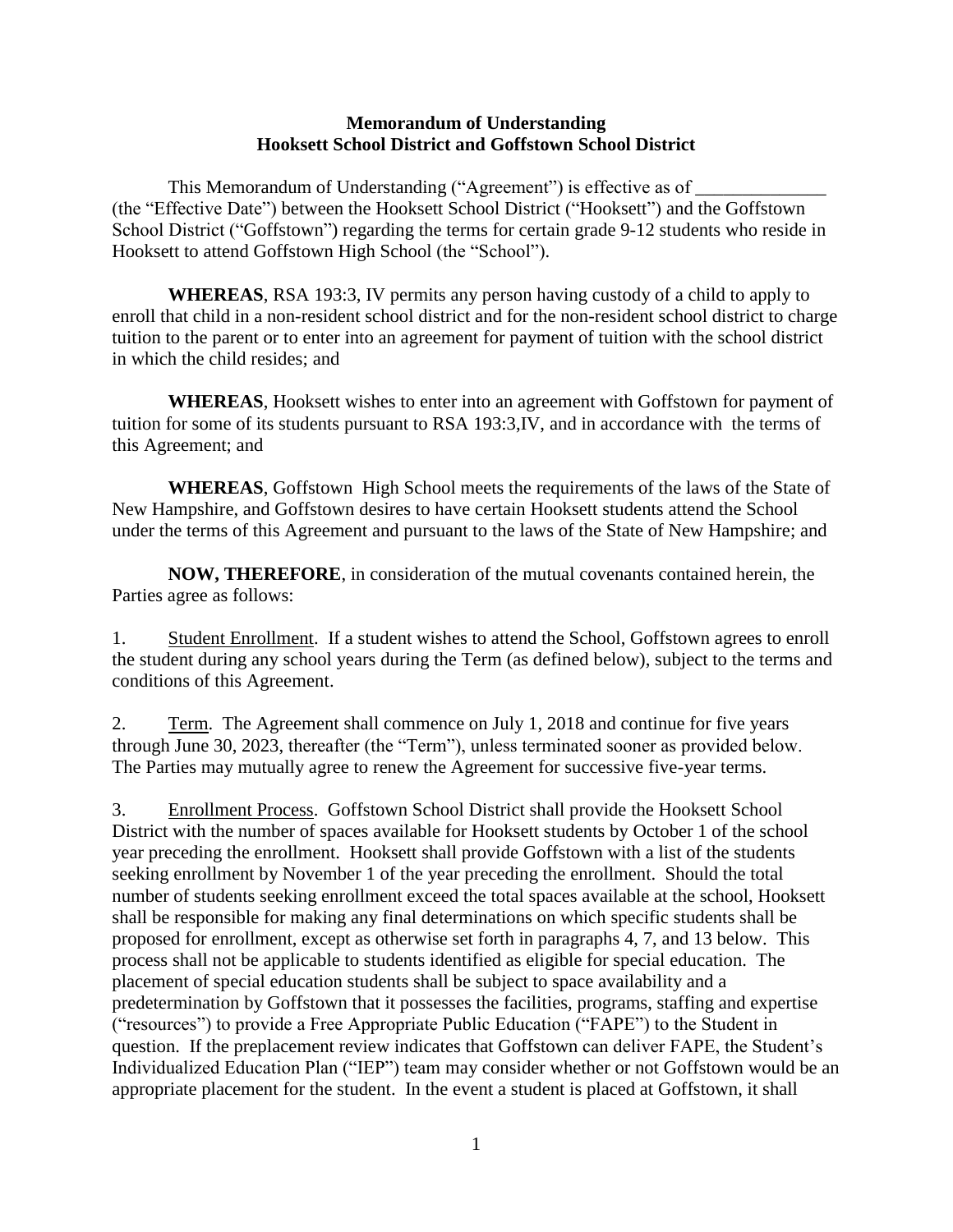thereafter be responsible for providing building level case management and for all IEP and Section 504 Team processes, as a placement and not as the Local Education Agency for Hooksett students. A Hooksett representative shall be invited to all Team meetings and shall be the designated Local Education Agency ("LEA") representative for all Hooksett students. Hooksett shall be responsible for providing any transportation required as a related service in the IEP. When the decision has been made by the Goffstown members of the IEP Team that a Student's needs cannot be met by Goffstown, it shall be Hooksett's responsibility to determine the Student's appropriate placement.

4. Reservation of Rights. Goffstown reserves the right and sole discretion to give enrollment priority to its own residents and to determine the number of spaces available to Hooksett based upon space needs, enrollment projections, program availability, staffing, budgetary limitations, and the collective resources of the district. Further, Goffstown reserves the limited right to deny enrollment of any student who is subject to a current suspensionexpulsion or who has a significant history of drug use, material misconduct and/or violence. The Parties recognize that either district may enter into other agreements with other school districts regarding the enrollment of high school students and that residents of Hooksett may enroll elsewhere (other than Goffstown) in accordance with the laws of the State of New Hampshire.

5. Equal Access. Goffstown agrees that during the Term (as defined above) it will provide each Student who enrolls in Goffstown with equal access to all educational, co-curricular, extracurricular, scholarship and athletic opportunities and programs. Goffstown shall not provide any transportation to a Hooksett student other than that transportation incidental to sports and field trips. Goffstown represents that the School qualifies, and will continue to do so during the Term, as an approved school under the laws of the State of New Hampshire for purposes of enrollment and attendance.

6. Tuition. Each year of this Agreement Goffstown shall charge Hooksett a per pupil base tuition rate (the "Base Tuition"). The Parties agree that the Base Tuition is intended to cover only the costs of providing regular education to each Student enrolled at the School, which costs do not include (a) the transportation of any Student for any reason or (b) any extraordinary educational costs such as special education, supplementary aids and related services. The Base Tuition shall be recalculated and adjusted each year based upon the changes in Goffstown's operating budget in the then current fiscal year. By November 1st of each year, Goffstown shall supply Hooksett with a written estimate of Base Tuition for the ensuing school year. To the extent the tuition rate charged by Goffstown exceeds the tuition contribution set by the Hooksett School Board, Goffstown agrees to bill and collect such sums from the parent/guardian of the student in accordance with the terms of an agreed to tuition payment contract. The Parties agree that execution of an agreed-to tuition payment contract by the parent/guardian shall be a condition precedent to enrollment.

7. Supplemental Tuition. In addition to the Base Tuition, Hooksett agrees to pay supplemental special education tuition (the "Supplemental Tuition") for each student identified as needing special education supplementary aids and related services, whether such services are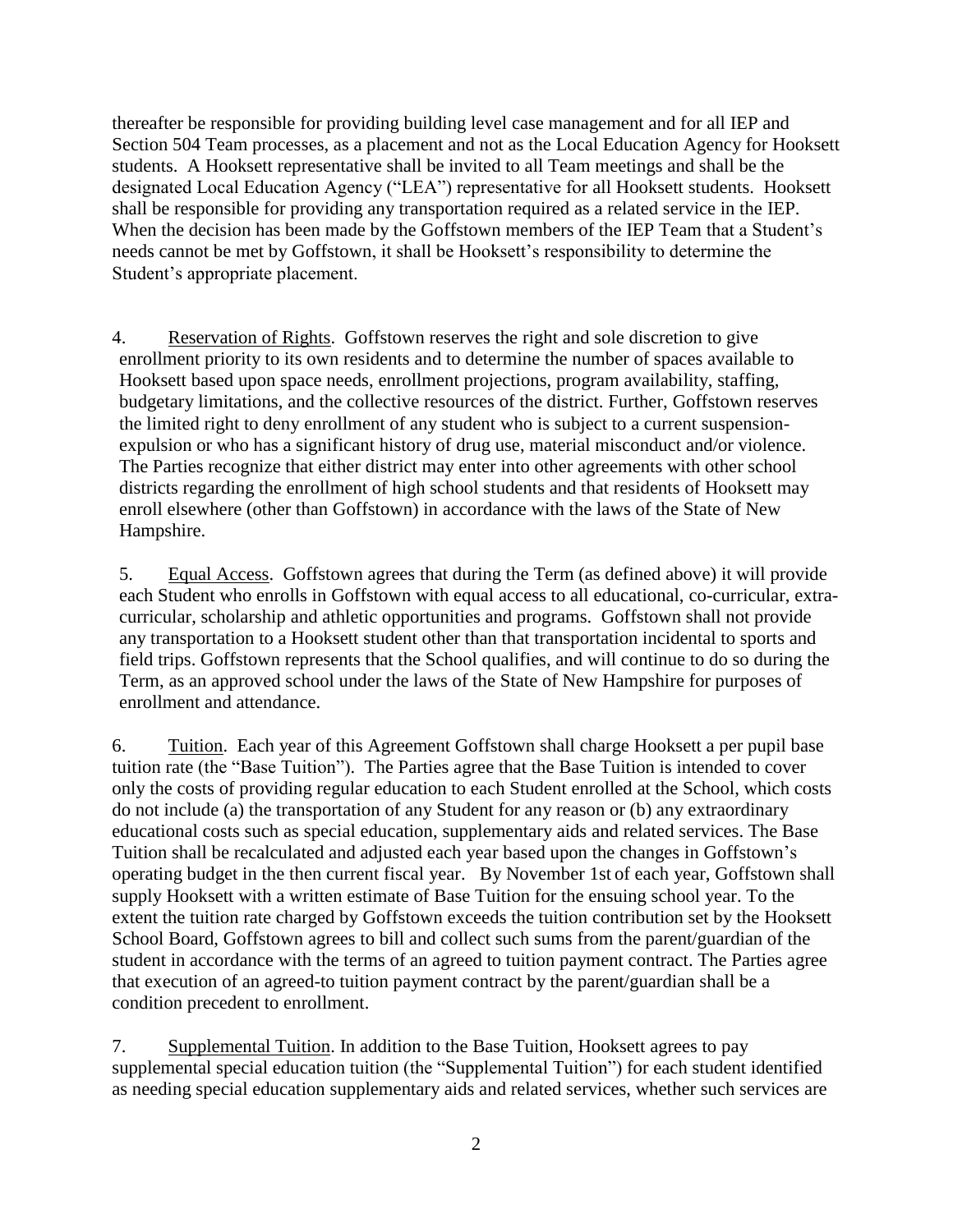provided during the academic school year or the extended school year. The amount of Supplemental Tuition shall be based upon the cost, per unit, of any special education services provided to the Student, including but not limited to costs related to all related services, contracted service providers, costs related to the evaluation of a student and any costs incurred as a result of services imposed under the IDEA, state law, Section 504 of the federal Rehabilitation Act or any similar law. Hooksett shall promptly provide Goffstown with any information it requires to estimate service costs and Goffstown will provide Hooksett with an estimate of the unit costs for such services by November 1 and will adjust such estimates, if necessary, in May of the applicable school year. In addition to the Supplemental Tuition, Hooksett shall cover all costs for one- on-one nurses/aides/paraprofessional services, Student transportation, functional behavioral assessments, outside counseling, family counseling, behavioral consultants, medical services, educational assistants, outside contract service providers, assistive technology, supplementary aids, supplementary services, medical equipment, adaptive technology and all costs associated with any out-of-district placements. Not more than every two years, the Hooksett Superintendent may request that the Special Education Directors of each District meet and confer to determine the per unit costs for related services and to ensure such charges equitably compensate Goffstown for such services.

8. Legal Expenses. Hooksett shall be responsible for the costs of retaining its own legal representation in special education and 504 matters pertaining to Hooksett students which result in alternative dispute resolution or a due process hearing. Goffstown shall be responsible for defending itself against allegations by third parties, parents, guardians or students that it has engaged in any form of disability-based discrimination. In the event that Hooksett is the subject of a complaint to the Office for Civil Rights regarding conduct by Goffstown, Goffstown shall be responsible for the costs of responding to the complaint. In the event that Goffstown is the subject of a complaint to the Office for Civil Rights regarding conduct by Hooksett, Hooksett shall be responsible for the costs of responding to the complaint.

9. Tuition Payments. Hooksett agrees to pay any and all tuition in three annual payments: (1) the first payment shall be a minimum of 25% of the total annual tuition payment (i.e., Base Tuition plus any Supplemental Tuition) and shall be paid by October 15 of each year; (2) the second payment shall be for 50% of the total annual tuition payment and shall be paid by February 15 of each year, and (3) the third payment shall be for 25% of the total annual tuition payment and shall be paid by May 1 of each year. Hooksett shall pay any and all tuition due based on the enrollment of each Student in Goffstown for an entire school year. In the event a Student is not enrolled for an entire school year, the applicable Base Tuition and any Supplemental Tuition due to Goffstown will be a pro-rated amount that reflects the number of days the Student was actually enrolled in Goffstown. Notwithstanding the foregoing, the tuition due for any Student who is expelled will equal the Base Tuition and any Supplemental Tuition due for the entire semester in which the Student was most recently enrolled, regardless of the number of days he or she was actually in attendance. Furthermore, there will be no pro-ration of tuition in the event a Student is suspended.

10. Tuition Reconciliation. The purpose of tuition reconciliations shall be to adjust tuition amounts charged or owing due to changing enrollment throughout a school year. The total Student enrollment shall be calculated on October 1 of each school year, and any and all tuition,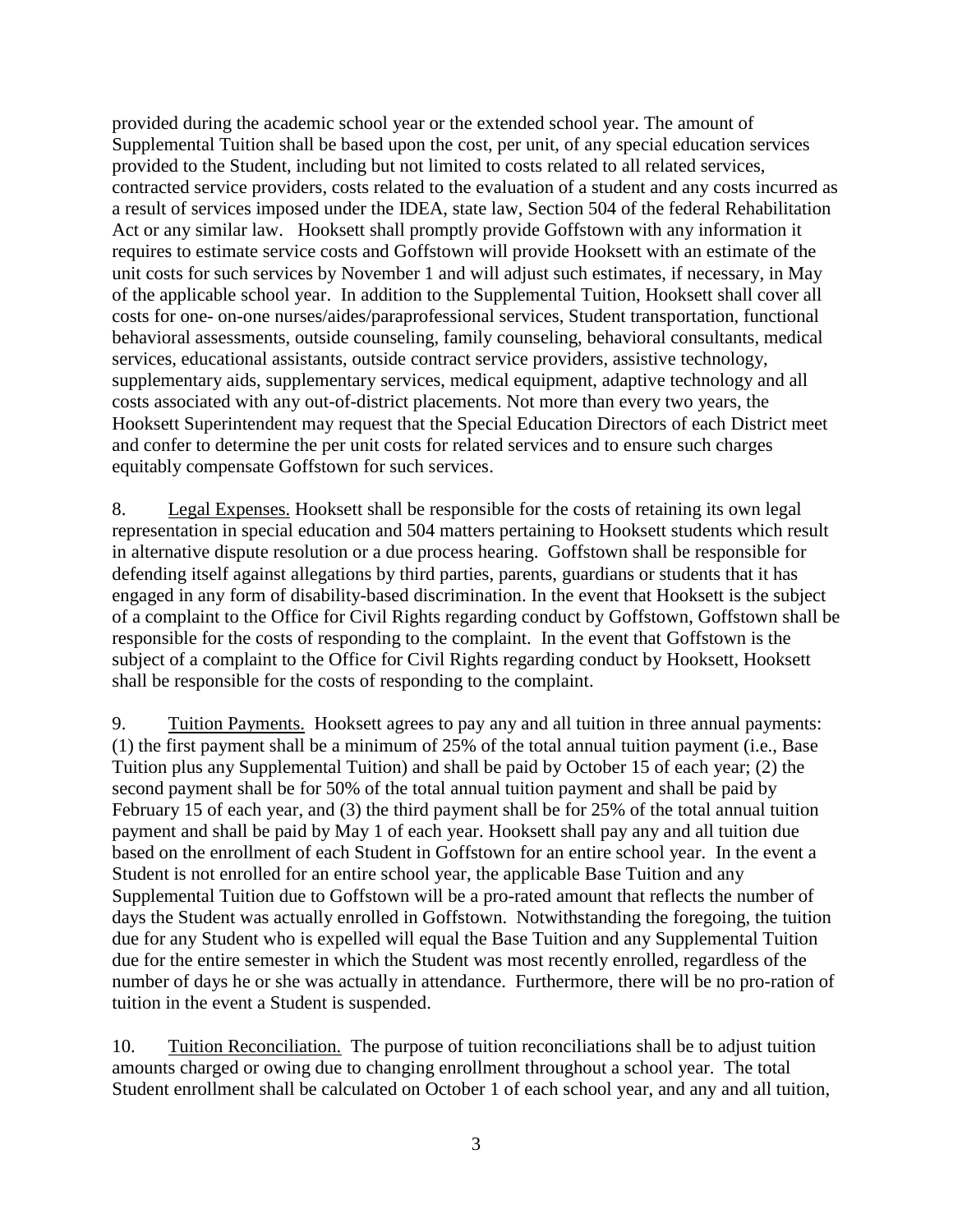including the Base Tuition and Supplemental Tuition, shall be assessed as of that date. Reconciliation shall occur twice during the school year: (1) by February 1 and (2) by May 31. Any paid tuition that must be pro-rated as set forth above shall be refunded or credited to Hooksett by these dates, whichever is applicable.

11. Governmental Aid. Any governmental aid will be credited to the Student's district of residence (i.e., Hooksett). Goffstown shall supply Hooksett with any service logs or other documentation required for application for Medicaid reimbursement.

12. Financial Records. Hooksett or its representative shall be provided with access to the accounting of records, data, and reports relied upon to calculate or finalize costs billed to Hooksett under this Agreement. The Goffstown School Board shall report the School's expenditures on the New Hampshire State Department of Education DOE-25 separately from its other schools, defining the School's costs.

13. Rules; Discipline; Records. The Parties agree that all Students will be subject to all applicable rules and regulations of Goffstown during the Term of this Agreement, which Goffstown may enforce regardless of residency. Goffstown reserves the right to take disciplinary action, up to and including expulsion of a Student from the School in accordance with its rules and regulations and the laws of the State of New Hampshire. However, the Hooksett Superintendent shall be copied on any written notice of disciplinary action or hearing of a Hooksett Student.

Hooksett agrees to provide Goffstown with full access to any and all records regarding a Student's education prior to enrollment in Goffstown. This includes, but is not limited to, academic records, health records, and discipline records. A Student must meet Goffstown's enrollment requirements (health examinations, immunizations, etc.) prior to attending the School.

14. Dispute Resolution. Should either party have a complaint as to the operation or interpretation of this Agreement, that complaint shall be stated in writing to the Superintendent of Schools for the other party and each Superintendent shall work together to resolve the issue. If the Superintendents cannot resolve the dispute, it shall be presented to the School Boards which shall jointly seek to resolve the issue. Should resolution prove impossible at the board level, the issue shall be referred to a private mediator jointly selected by the superintendents and paid for jointly by the districts. Should resolution prove impossible by the mediator, the issue shall be referred to the State Board of Education for a decision in accordance with administrative rules Ed 200, which decision may be appealed to a court of competent jurisdiction.

15. Termination. This Agreement terminates at the end of the Term or by mutual agreement. Upon termination of the Agreement, in any event, Goffstown agrees to allow any Student who is enrolled on the date of termination to continue attending the School until graduating from the School, subject to applicable graduation requirements and the laws of the State of New Hampshire, provided that Hooksett timely pays any tuition due under the terms of this Agreement, which terms the Parties agree shall survive termination with respect to such